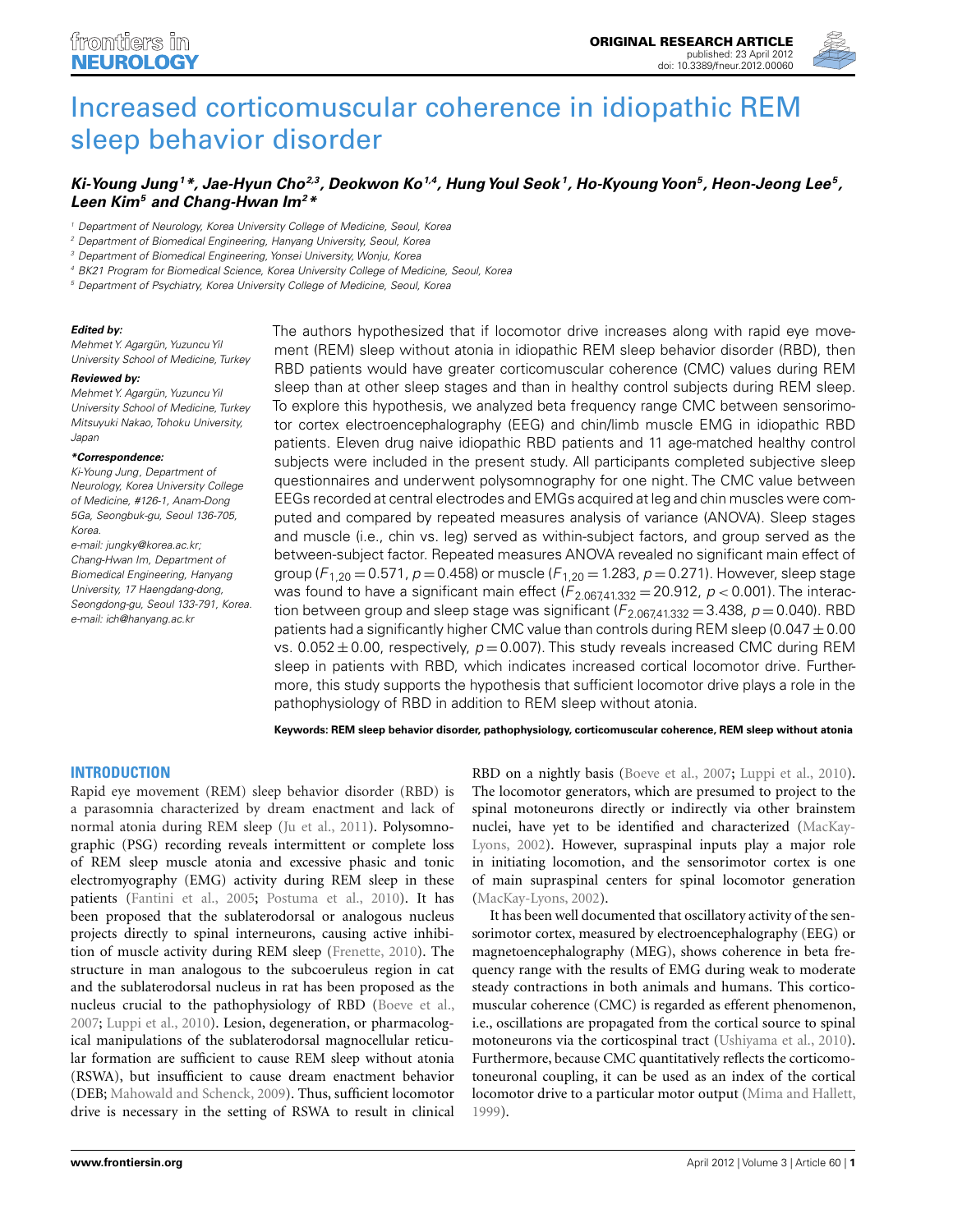We hypothesized that if locomotor drive increases along with RSWA in idiopathic RBD, then RBD patients would have greater beta frequency CMC values during REM sleep than at other sleep stages and than in healthy control subjects during REM sleep. To examine this hypothesis, we analyzed beta frequency range CMC between sensorimotor cortex EEG and chin/limb muscle EMG obtained from PSG data in RBD patients. To the best of our knowledge, this is the first study to address locomotor drive in RBD.

## **MATERIALS AND METHODS**

## **SUBJECTS**

Eleven drug naïve RBD patients were included in the present study. All patients underwent a standardized interview using a structured sleep questionnaire, clinical neurological examinations, and single overnight PSG. The diagnosis of RBD was made based on both clinical and video-PSG as described by the second edition of the International Classi[fication](#page-5-0) [of](#page-5-0) [Sleep](#page-5-0) [Disorders](#page-5-0) [\(](#page-5-0)American Academy of Sl[eep Medicine, 2005;](#page-5-0) Iber and American Academy of Sleep Medicine, [2007](#page-5-0)). All patients had a typical history of DEB, as described by their spouses or family members. PSG documented RSWA in all patients (see below).

The exclusion criteria applied were; the use of medications known to affect REM sleep or tonic or phasic muscle activity (e.g., clonazepam or serotonin reuptake inhibitors), and the presence of another sleep disorder, such as, narcolepsy or moderate to severe sleep apnea (AHI >15). RBD severities were determined using the RBD severity scale (RBDSS); a simple video-PSG rating scale, proposed by [Sixel-Doring et al.](#page-5-0) [\(2011](#page-5-0)). Eleven healthy volunteers were recruited by advertising in the local community. All control subjects completed a detailed clinical interview and a sleep questionnaire, and subsequently, those without any significant sleep problem including RBD underwent overnight PSG. Control subjects had no history of any neurologic, psychiatric, or systemic illness and no family history of a neurodegenerative disorder. All subjects provided written informed consent, and the experimental protocol was approved by the Institutional Review Board of the Korea University Medical Center.

### **POLYSOMNOGRAPHIC RECORDINGS**

All subjects underwent one night of PSG recording in our sleep laboratory. Sleep studies were recorded using a Somnologica (Embla, Broomfield, CO, USA). Overnight PSG was performed using a six-channel electroencephalography (EEG, F3/A2; F4/A1; C3/A2; C4/A1; O1/A2; O2/A1), a two-channel electrooculogram (EOG), an EMG (of submental, intercostal, and anterior tibialis muscles), and an electrocardiogram with surface electrodes. In order to avoid the aliasing effects, an anti-aliasing filter with a bandwidth of 70 Hz was employed before the EEG and EMG signals were sampled at 200 Hz.

A thermistor (for monitoring nasal airflow), a nasal air pressure monitor, an oximeter (for measuring oxygen saturation), piezoelectric bands (for determining thoracic and abdominal wall motion), and a body position sensor were also attached. Patients were recorded on videotape using an infrared video camera and were continuously observed by a PSG technician.

Sleep architecture was scored in 30-s epochs, and sleep staging was performed according to the standard criteria described by [Rechtschaffen and Kales](#page-5-0) [\(1968\)](#page-5-0). RSWA was scored as described in the AASM manual for the scoring of sleep and associated events [\(Iber and American Academy of Sleep Medicine, 2007\)](#page-5-0), which include sustained muscle activity or excessive transient muscle activity. Sustained muscle activity during REM sleep was defined as REM sleep demonstrating a chin EMG amplitude greater than the minimum amplitude during non-REM sleep of duration >50% the duration of the 30-s epoch. Excessive transient muscle activity during REM sleep was defined to be present when >50% of 30-s epoch contained transient muscle activity bursts of amplitude >4 times that of background EMG activity.

## **ATONIA INDEX**

The atonia index was devised by [Ferri et al.](#page-5-0) [\(2008](#page-5-0)) to quantify the amplitude of submentalis muscle EMG during sleep, and has been used for the diagnosis of RBD. To calculate atonia index values, the rectified chin EMG signal was subdivided into 1-s miniepochs, and the average amplitude of each of these was calculated. Then, we applied a correction method which subtracted from each mini-epoch average rectified EMG amplitude, the minimum value found in a moving window including the 60 mini-epochs surrounding it [\(Ferri et al., 2010\)](#page-5-0).

Atonia index was defined as the ratio between the percentage of EMG mini-epochs with an average amplitude of  $\leq$ 1  $\mu$ V and the total mini-epochs excluding those with  $1 \mu V <$  averaged EMG amplitude  $\langle 2 \mu V$ . Possible atonia index values range from 0 to 1, where values close to 0 indicate the absence of EMG atonia and values close to 1 indicate stable EMG atonia. This index was calculated for each sleep stage.

## **CORTICOMUSCULAR COHERENCE**

Coherence is an extension of Pearson's correlation coefficient in the frequency domain and is defined as the cross-spectral density normalized by auto-spectra. The coherence  $C_{xy}$  between two signals *x* and *y* can be calculated using;

$$
C_{xy}(f) = \frac{|P_{xy}(f)|^2}{P_{xx}(f)P_{yy}(f)},
$$
\n(1)

where *f* represents a frequency of interest,  $P_{xx}$  and  $P_{yy}$  are the autospectra of *x* and *y*, respectively, and  $P_{xy}$  is the cross-spectral density of the two signals. This procedure returns a real number between 0 (no coherence) and 1 (perfect coherence).

In the present study, CMC values between EEGs recorded at central electrodes (C3 and C4) and EMGs acquired at leg (pretibial) and chin (submental) muscles were computed using NeuroSpec 2.0 toolbox [\(www.neurospec.org\)](http://www.neurospec.org) implemented in MATLAB 7.1 (MathWorks Inc., USA).

Four CMC values (C3 EEG – chin EMG, C4 EEG – chin EMG, C3 EEG – right leg EMG, C4 EEG – left leg EMG) were computed for each 30-s epoch (6,000 time samples per epoch) based on the fast Fourier transform (FFT) analysis for 23 non-overlapping windows with 256 time samples. This gave a frequency resolution of approximately 0.78 Hz. To avoid influence of muscle activity during DEB on coherence measure, we excluded epochs being contaminated by sufficient amount of muscle and movement artifacts during DEB, which were identified by video monitoring,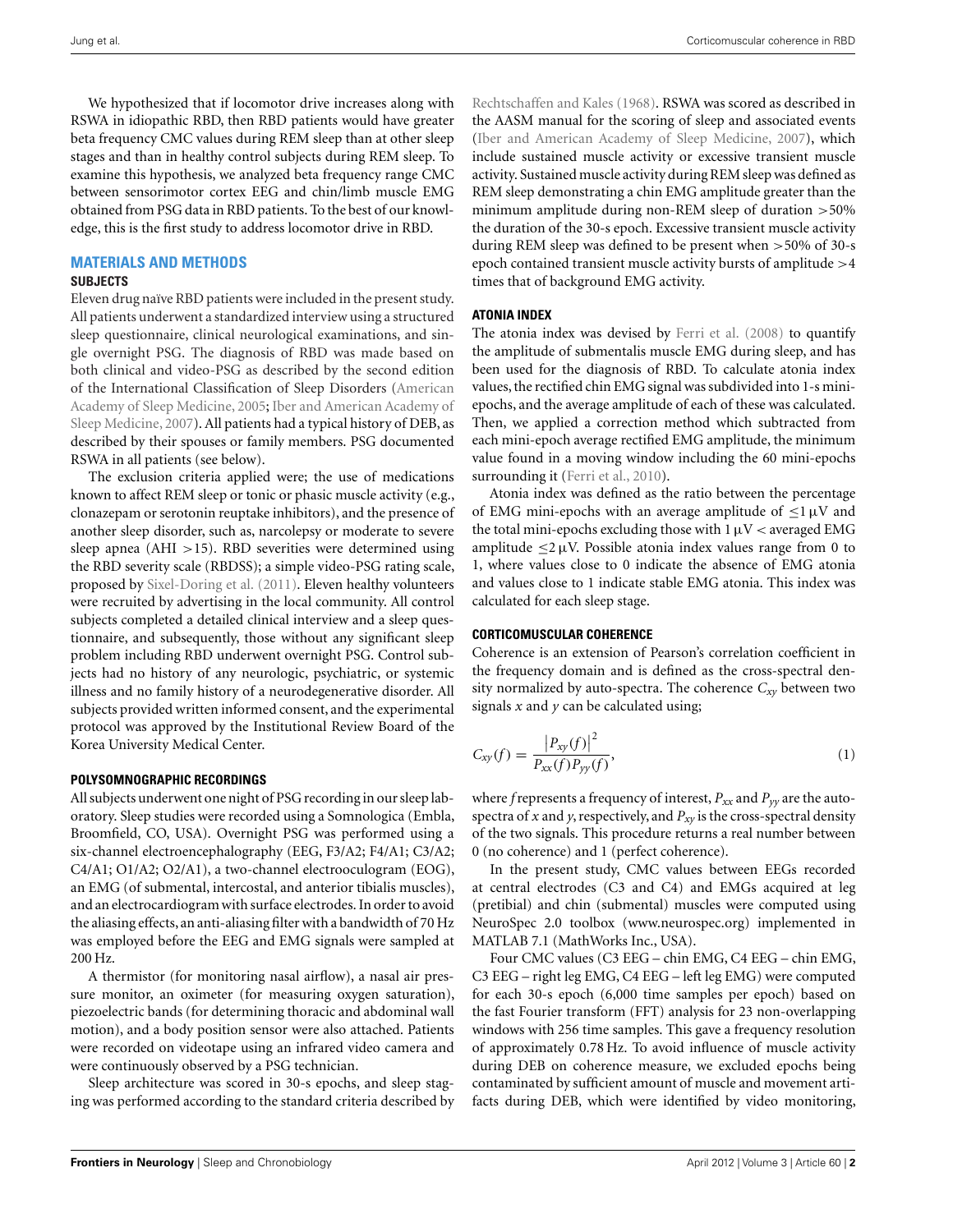from coherence analysis. However, epochs containing either phasic EMG activity due to REM or RSWA not accompanied by DEB were included in the present study.

Before evaluating CMC values, EMG signals were rectified so as to enhance the firing rate information [\(Myers et al., 2003\)](#page-5-0). Since beta band CMC is known to be most closely associated with motor act[ivities \(Conway et al., 1995;](#page-5-0) [Halliday et al.](#page-5-0), [1998;](#page-5-0) Mima and Hallett, [1999](#page-5-0)), CMC values in beta frequency band (12–30 Hz) were averaged to obtain a single CMC value for each sleep stage.

## **STATISTICAL ANALYSIS**

Statistical analysis was performed using SPSS software (Version 10, SPSS, Inc.). The Mann–Whitney *U* test was used to compare of clinical and PSG variables between groups, and repeated measures analysis of variance (ANOVA) was used to analyze CMC and atonia index. Sleep stage (five levels: W, R, N1, N2, and N3) and muscle (two levels: chin and leg EMG) served as within-subject factors, and group (i.e., RBD patients vs. Controls) served as the between-subject factor. The Greenhouse–Geisser correction was used to evaluate *F* ratios to control for Type 1 error in the repeated measures design. Bonferroni's *post hoc* tests were used to identify the sources found significant by ANOVA. Spearman's rank correlation analysis was performed to evaluate correlations between CMC and clinical variables, that is, age of onset, disease duration, RBD frequency, RBDSS, and atonia index. *p* Values of <0.05 were considered significant.

### **RESULTS**

#### **CLINICAL AND POLYSOMNOGRAPHIC CHARACTERISTICS**

Mean patient age was  $63.8 \pm 9.0$  years (range, 44–73 years) and mean disease duration was  $3.3 \pm 2.3$  years (range, 1–8 years). The frequency of RBD episodes ranged from daily to weekly in all patients (**Table 1**). Neurologic examinations were unremarkable in all patients. All patients showed either the presence of excessive tonic chin EMG activity during REM sleep, or excessive phasic submental or limb EMG twitching by overnight PSG. Mean RBDSS was  $3.1 \pm 0.9$  (range, 2–4). Patients and controls were well-matched for age, sex, and BMI. Subjective sleep quality (PSQI and AIS) and excessive daytime sleepiness (defined by ESS >10) were not significantly different between patients and controls (**Table 1**). PSG revealed that RBD patients showed poorer sleep efficiency and a lower percentage of N2 sleep than controls (**Table 2**). Control subjects had a higher mean apnea–hypopnea index compared to RBD patients (7.5  $\pm$  5.4 vs. 2.3  $\pm$  2.6, respectively;  $p = 0.011$ ). None of the patients had an AHI >10 whereas four of the controls did.

## **ATONIA INDEX**

Repeated measures ANOVA revealed no significant main effect for group. However, sleep stage was found to have a significant effect  $(F_{2.6,51.4} = 24.528, p < 0.001)$ . The interaction between group and sleep stage was also significant  $(F_{2,6,51,4} = 3.979, p = 0.017,$ **[Figure 1](#page-3-0)**). In control subjects, the atonia index of the waking stage was significantly lower than for other sleep stages. Contrary to this, in patients, the atonia index of the waking stage was significantly lower than those of the N2 and N3 sleep only. REM sleep atonia index was similar to atonia index of waking stage in patients. RBD patients had a significantly lower mean atonia

#### **Table 1 | Patient demographic and subjective sleep characteristics.**

|                            | <b>RBD</b>    | Control        | p Value |
|----------------------------|---------------|----------------|---------|
| N                          | 11            | 11             |         |
| Sex                        | M8F3          | M7F4           | 0.647   |
| Age (years)                | $62.9 + 10.4$ | $60.5 \pm 8.3$ | 0.548   |
| $BMI$ (kg/m <sup>2</sup> ) | $24.5 + 2.5$  | $23.2 + 2.6$   | 0.239   |
| PSQI                       | $6.9 + 3.3$   | $5.0 + 2.7$    | 0.161   |
| <b>ESS</b>                 | $5.7 \pm 3.7$ | $4.4 + 2.5$    | 0.334   |
| AIS                        | $6.1 \pm 2.9$ | $4.2 \pm 3.0$  | 0.187   |

BMI, body mass index; PSQI, Pittsburgh Sleep Quality Index; ESS, Epworth Sleepiness Scale; AIS, Athens Insomnia Scale.

### **Table 2 | Polysomnographic variables.**

|                    | <b>RBD</b>     | Control          | p Value |
|--------------------|----------------|------------------|---------|
| TIB (min)          | $439.3 + 36.6$ | $426.1 \pm 48.5$ | 0.478   |
| TST (min)          | $321.4 + 82.4$ | $371.4 + 40.8$   | 0.086   |
| WASO (min)         | $69.5 + 34.2$  | $43.4 + 37.4$    | 0.062   |
| SE (%)             | $73.7 + 18.9$  | $876 + 77$       | 0.035   |
| SL (min)           | $371 + 75.5$   | $11.3 + 18.1$    | 0.284   |
| N <sub>1</sub> (%) | $23.09 + 12.0$ | $24.2 + 6.6$     | 0.777   |
| N2(%)              | $41.9 + 3.7$   | $46.9 + 7.0$     | 0.048   |
| N3 (%)             | $10.7 + 10.0$  | $9.1 + 7.0$      | 0.673   |
| R (%)              | $21.0 + 7.6$   | $19.7 + 4.7$     | 0.637   |
| AI $(\#/h)$        | $272 + 11.8$   | $26.5 \pm 6.8$   | 0.864   |
| $AHI$ (#/h)        | $2.3 + 2.6$    | $7.5 + 5.4$      | 0.011   |
| PLMSI(#/h)         | $23.9 + 28.3$  | $12.1 + 33.3$    | 0.383   |

TIB, time in bed; TST, total sleep time; WASO, wake time after sleep onset; SE, sleep efficiency; SL, sleep latency; AI: arousal index, AHI: apnea–hypopnea index; PLMSI, periodic leg movement during sleep index.

index than controls during REM sleep  $(0.76 \pm 0.18 \text{ vs. } 0.97 \pm 0.02,$ respectively,  $p = 0.001$ ). atonia index was found to be marginally correlated with RBD severity in RBD patients  $(r = -0.558,$  $p = 0.057$ ). Age of onset was not significantly correlated with REM sleep atonia index ( $r = -0.642$ ,  $p = 0.033$ ).

### **CORTICOMUSCULAR COHERENCE**

**[Figure 2](#page-3-0)** shows an overnight leg-CMC plot for a control subject (A) and an RBD patient (B). Repeated measures ANOVA revealed no significant main effect of group  $(F_{1,20} = 0.571, p = 0.458)$  or muscle ( $F_{1,20} = 1.283$ ,  $p = 0.271$ ). However, sleep stage was found to have a significant main effect  $(F_{2.067,41.332} = 20.092, p < 0.001)$ . The interaction between group and sleep stage was significant  $(F_{2.067,41.332} = 3.438, p = 0.040;$  **[Figure 3](#page-4-0)**).

In controls, CMC of waking stage was significantly higher than those of other sleep stages. In other words, CMC during REM sleep was significantly lower compared to waking stage. Contrary to this, in patients, CMC during N3 sleep was significantly lower than those of other sleep stages. REM sleep CMC value was not significantly different from that of waking stage in patients. RBD patients had a significantly higher CMC value than controls during REM sleep  $(0.047 \pm 0.00 \text{ vs. } 0.052 \pm 0.00, \text{respectively},$  $p = 0.007$ .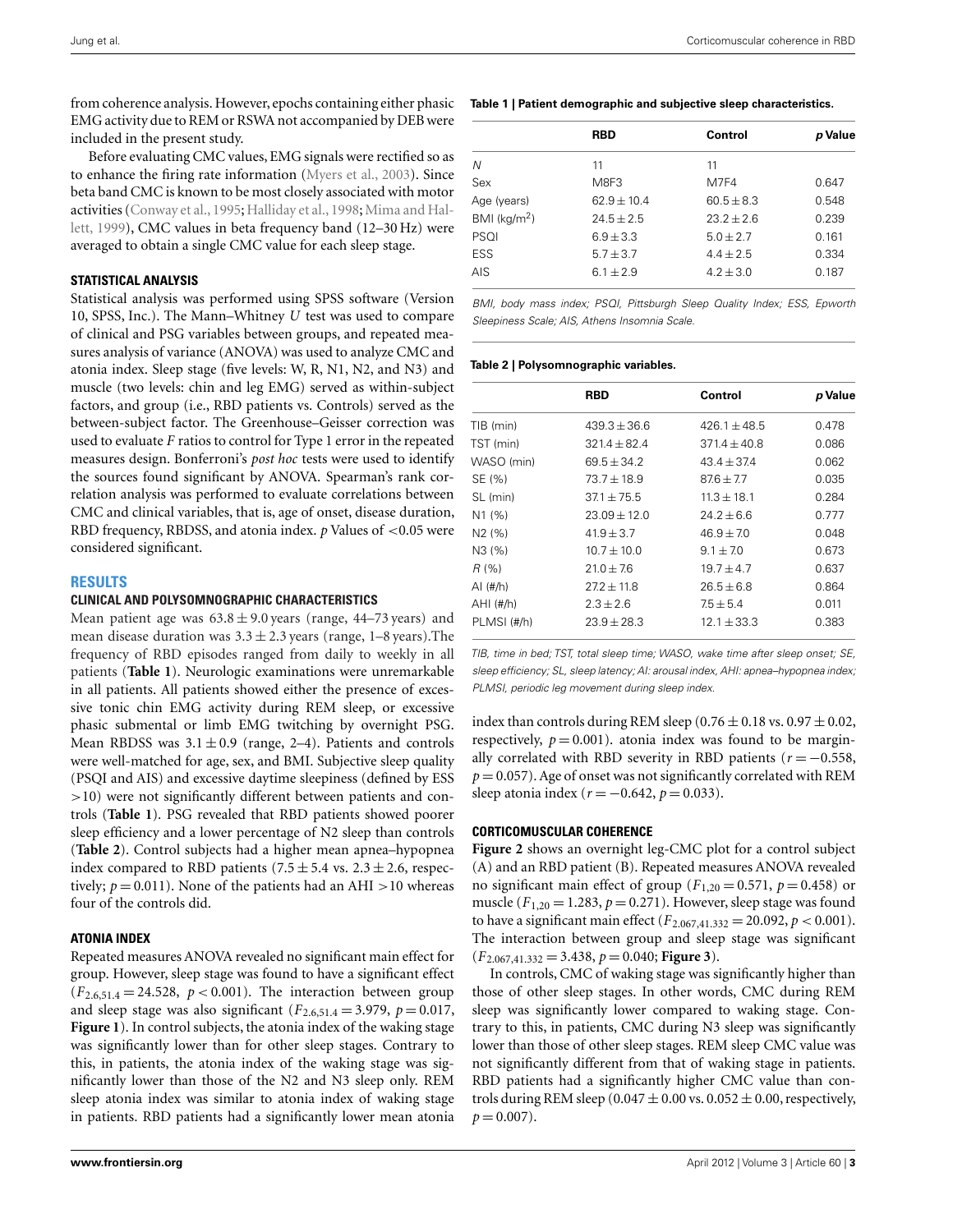<span id="page-3-0"></span>

**FIGURE 1 | Box plots of the atonia index of each sleep stage.** \*Denotes  $p < 0.001$ . RBD, REM sleep behavior disorder; W, wakefulness; R, REM sleep stage; N1, non-REM sleep stage 1; N2, non-REM sleep stage 2; N3, non-REM sleep stage 3.



#### **CORRELATION BETWEEN CMC AND CLINICAL VARIABLES**

Corticomuscular coherence during REM sleep showed significant correlation with clinical variables. However, other sleep stages did not show noteworthy correlation between CMC and clinical variables. A significant negative correlation was observed between REM sleep CMC and age of RBD onset  $(r = -0.642,$  $p = 0.033$ ). RBDSS tended to modestly correlated with REM sleep CMC  $(r = 0.575, p = 0.064)$ . However, disease duration, severity, and frequency of RBD were not found to be correlated with REM sleep CMC. On the other hand, atonia index was found to be significantly correlated with REM sleep CMC ( $r = -0.662$ ,  $p = 0.027$ .

## **DISCUSSION**

Rapid eye movement sleep behavior disorder is characterized by vigorous DEB and abnormally increased phasic and/or tonic EMG activity during REM sleep [\(Iranzo et al., 2009b\)](#page-5-0). Because RSWA is insufficient to cause DEB, a core symptom of RBD, increased locomotor drive and/or RSWA has been suggested to be responsible for the clinical expression of human RBD [\(Boeve et al.](#page-5-0), [2007](#page-5-0)). RSWA has been extensively studied in animal and human experiments.

However, unlike RSWA, no report has been issued to date regarding locomotor drive in RBD.

To investigate locomotor drive during REM sleep, we compared the beta frequency CMC values of RBD patients and normal controls. After carefully removing epochs of DEB, it was found in the present study that CMC during REM sleep in RBD patients was significantly higher than in controls, but that other sleep stages were no different. Coherent oscillations of neurons in the sensorimotor cortex have been shown to be involved in the corticospinal control of muscle activity [\(Baker, 2007;](#page-5-0) [Witham et al.](#page-5-0), [2010](#page-5-0)), and this interaction between sensorimotor cortex and muscle has been measured by analysis of CMC in the beta frequency range [\(Conway et al.](#page-5-0), [1995](#page-5-0)). Furthermore, it has been widely assumed that beta frequency CMC reflects direct coupling between cortex and muscles, and hence, our results indicate that increased corticomotoneuronal coupling is present in RBD.

Although the locomotor generators have yet to be identified and characterized, supratentorial influences on both locomotor generators and the muscle atonia system are suggested [\(Boeve,](#page-5-0) [2010\)](#page-5-0). Increased phasic EMG activity is a characteristic of RBD [\(Iranzo et al., 2009a](#page-5-0)). Although the origin of phasic EMG activity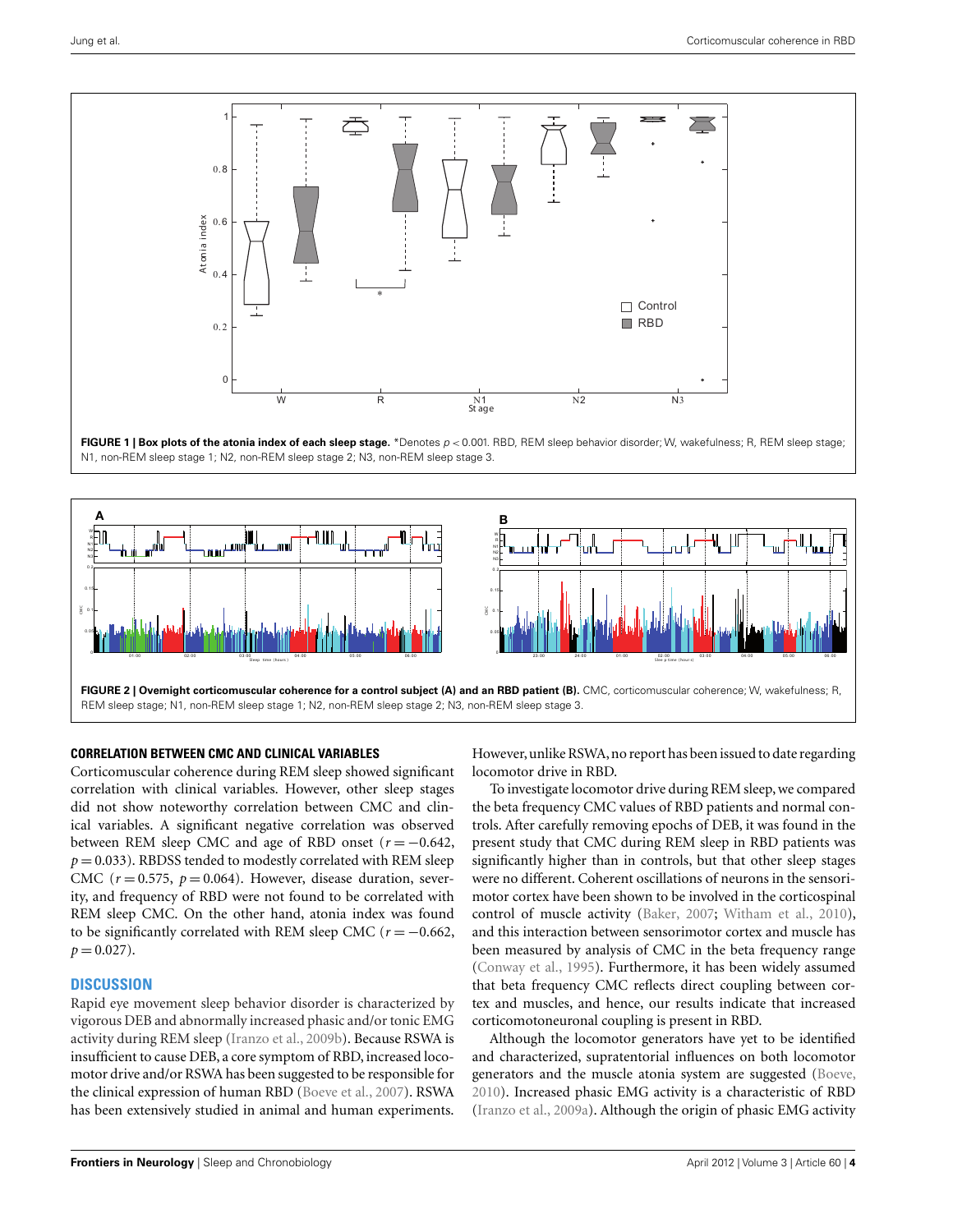<span id="page-4-0"></span>

during REM sleep is unknown, it is postulated that it is due to the activation of motor pathways arising from the pyramidal cells of the motor cortex directly projecting to motoneurons or indirectly projecting via pre-motoneurons located in pontine and medullary reticular nuclei and intermediate spinal cord [\(Luppi et al., 2010](#page-5-0)). Thus, increased corticomuscular coupling during REM sleep may indicate that cortical projection to motor neurons is a source of locomotor drive during REM sleep. In addition, it has been reported that cortical signals precede motor unit firing and appear to reflect modulation of the common central drive to the spinal motoneuron pool [\(Hari and Salenius, 1999;](#page-5-0) [Witham et al.](#page-5-0), [2010](#page-5-0)).

Taken together, our findings suggest that increased cortical locomotor drive during REM sleep is present in RBD. Accordingly, our study supports the hypothesis that sufficient locomotor drive may play a role in the pathophysiology of RBD, particularly causing DEB. Recently, increased cerebral perfusion in the supplementary motor area was reported during DEB in an RBD patient [\(Yves et al.](#page-5-0), [2011\)](#page-5-0), and it was suggested that the supplementary motor area plays a role in the generation of DEB in RBD, which concurs with our findings.

It has been suggested that CMC is mediated by both ascending and descending pathways. Proprioceptive feedback is known to play a role in the beta-range CMC. Oscillations may hold overt motor output constant in order to render the interpretation of the proprioceptive state more effective [\(Baker](#page-5-0), [2007\)](#page-5-0). Thus, it is possible that increased phasic/tonic muscle activity may contribute in part to increase proprioceptive afferent signal to EEG, hence increased beta CMC in RBD patients.

Evidence indicates that the cerebral cortex is involved in the pathogenesis of idiopathic RBD. EEG studies have shown that idiopathic RBD patients showed impaired cortical activity during both REM sle[ep and wakefulness \(Fantini et al., 2003;](#page-5-0) Massicotte-Marquez et al., [2005;](#page-5-0) [Iranzo et al.](#page-5-0), [2010\)](#page-5-0). Furthermore, diffusion tensor imaging and voxel based morphometry of brain MRI studies have shown multiple cortical abnormalities, such as, in olfactory regions, in the temporal lobe, including the hippocampus

and parahippocampal gyri, and in visual cortices [\(Unger et al.,](#page-5-0) [2010;](#page-5-0) [Scherfler et al., 2011\)](#page-5-0). A PET study revealed hypometabolism in multiple cortical regions including the anterior cingulate gyrus, and frontal, anterior temporal, and occipital lobes in idiopathic RBD patients [\(Fujishiro et al., 2010\)](#page-5-0). In addition, brain SPECT demonstrated reduced regional cerebral blood flow in the frontal and temporoparietal lobes in patients with idiopathic RBD [\(Mazza et al.](#page-5-0), [2006\)](#page-5-0). Therefore, cortical mechanism in addition to a brainstem mechanism may be involved in the pathogenesis of RBD.

Atonia index was introduced to measure quantitatively EMG atonia during sleep [\(Ferri et al., 2008](#page-5-0)). In the present study, REM sleep atonia index of RBD patients was significantly lower than that of control subjects, confirming previous reports [\(Ferri et al.,](#page-5-0) [2008, 2010\)](#page-5-0). CMC was found to be significantly correlated with atonia index and marginally correlated with RBD severity. This suggests that REM sleep CMC might be used as quantitative index of RBD. REM sleep CMC was also significantly correlated with onset age of RBD, although disease duration did not show any relationship with REM sleep CMC. Considering progressive nature of RBD [\(Iranzo et al.](#page-5-0), [2009b](#page-5-0)), our result indicates that RBD with earlier onset, which have higher CMC, may progress faster than those with later onset during the course of disease process.

Summarizing, this study shows for the first time, increased CMC during REM sleep in patients with RBD, which indicates an increased cortical locomotor drive. Furthermore, this study supports the hypothesis that sufficient locomotor drive plays a role in the pathophysiology of RBD in addition to RSWA.

## **ACKNOWLEDGMENTS**

This work was supported by the National Research Foundation of Korea (NRF) grant funded by the Korea government (MEST) (No. 2011-0029740) and in part by grant from Korea University (K1127171) and by the research fund of Hanyang University  $(HY-2011-N)$ .